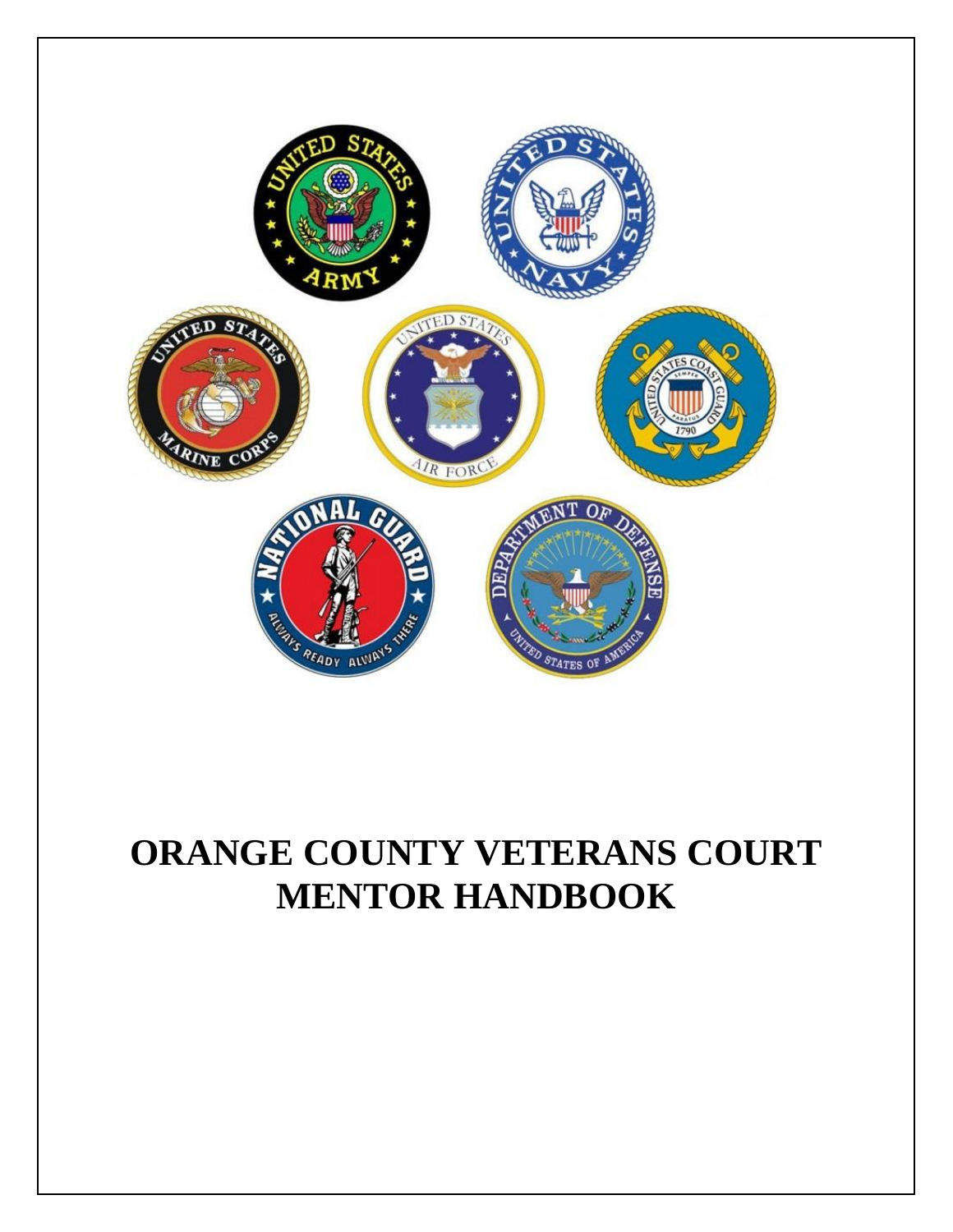# **VETERAN'S COURT: A PROACTIVE APPROACH**

As the veteran population in the United States continues to rise, so does the need for greater understanding of the impact of military service. In October 2008, the estimated United States veteran population was 23,442,000. Since October 2001, approximately 1.64 million U.S. troops have been deployed for Operations Enduring Freedom and Iraqi Freedom missions. Military service can impact the lives of veterans and their families in countless ways. Many returning veterans and their families cope with serious issues such as: alcohol and substance abuse, mental illness, homelessness, unemployment, and strained relationships.

#### **Issues/ Problems Facing Veterans**

Men and women in the United States military endure high costs of service. While some of these costs are immediate, such as death or injury, other costs may not surface until years later. The impact of military service on veterans can be substantial and long-lasting. These may include alcohol and substance abuse, mental illness, homelessness, unemployment, and strained relationships.

#### **Alcohol and Substance Abuse**

Alcohol and substance abuse exists among all classes, ages, and races of people in the United States. It is an issue that knows no boundaries and impacts a great deal of people's lives in some way. The veteran population is even more susceptible to alcohol and substance abuse than other populations in America. The 2003 National Survey on Drug Use and Health found that 56.6% of veterans had used alcohol, and 7.5% reported heavy alcohol use in the previous month. Results of the 2003 survey also indicated a higher use of marijuana by veterans than non-veterans in the past month. However, of the 256,000 veterans in need of treatment for illicit drug use in the past year, [only] 20% had received treatment.

#### **Homelessness**

Homelessness disproportionately affects veterans. It is estimated that 23% of the homeless population in the United States are veterans. It is also estimated that on any given night, anywhere from 154,000 to 200,000 veterans are on the streets. In any given year, approximately 400,000 veterans will experience homelessness. Problems like homelessness are often accompanied by psychological trauma or illness. Within the homeless veteran population itself, 45% suffer from mental illness, and over half of them are struggling with a substance abuse problem.

#### **Strained Relationships**

When service members are deployed, they leave behind family and friends. Military life and deployment can have a lasting effect on not only on service members, but the people in their lives, as well. Research indicates that military personnel, particularly those who have been deployed several times, will suffer from strained marriages and relationships. These strained relationships may have further consequences. In 2006, 20% of service members planned on separating or divorcing.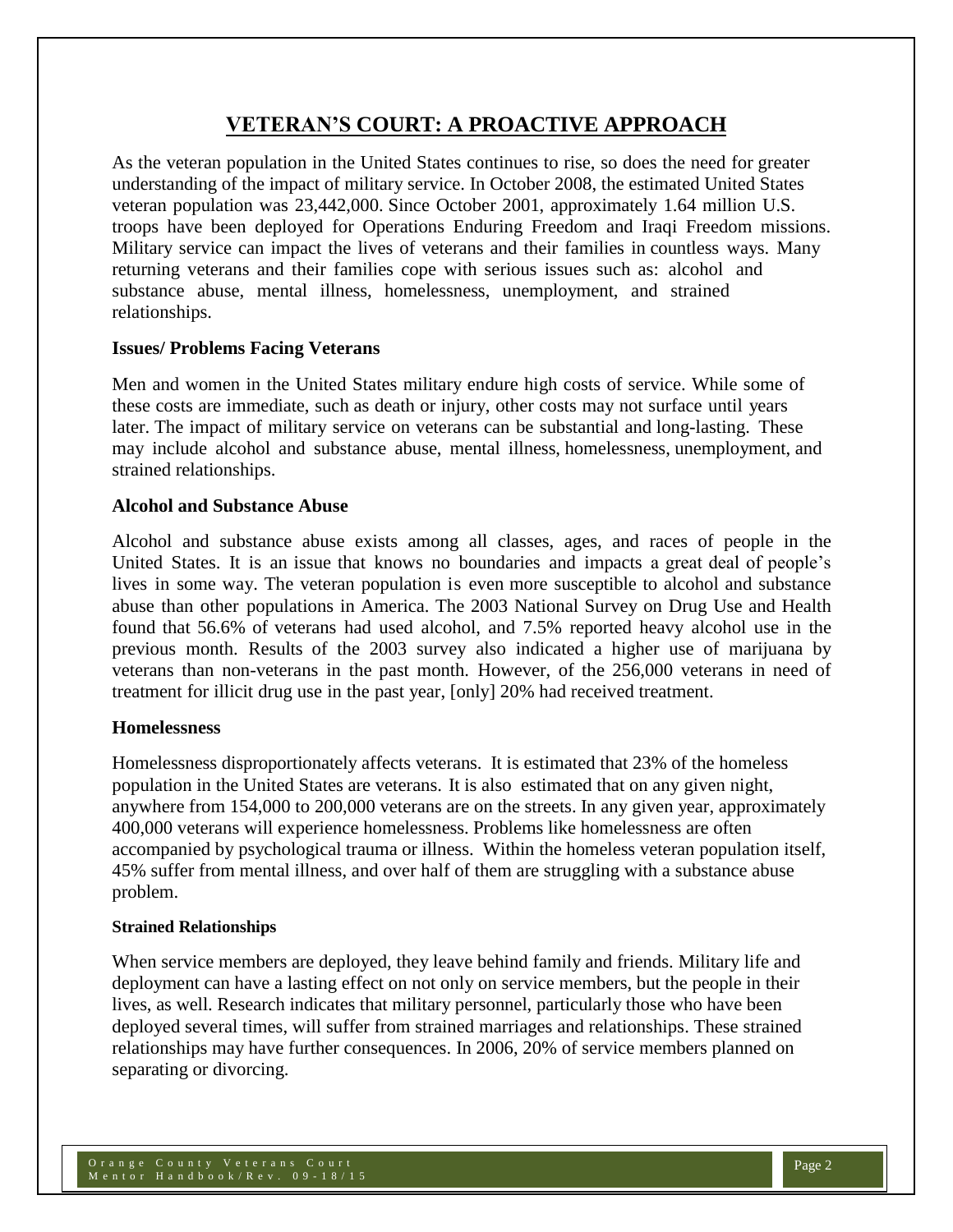#### **Unemployment**

Veterans face higher unemployment rates than their non-veteran counterparts. This is particularly true for veterans who served during the Gulf War era, from August 1990 forward. The younger the veteran, the more likely they are to experience homelessness. In 2005, the Bureau of Labor Statistics calculated an unemployment rate of 18.7% for Gulf War era veterans aged eighteen to twenty-four years old. For non-veterans aged eighteen to twenty-four the unemployment rate was only 9.9%.

## **Mental Health**

Research indicates that the most pervasive and potentially disabling consequence of military service is the threat to the psychological health. Rates of mental illness are particularly high within the deployed veteran population. Signature injuries of the Iraq and Afghanistan operations are Post Traumatic Stress Disorder, (PTSD) and Traumatic Brain Injury, and (TBI). In particular, 17% to 28% of brigade combat teams are at risk for serious symptoms of PTSD.

The Department of Defense Task Force on Mental Health has determined that the current system of care for psychological health is insufficient in meeting the needs of service members and their families. The military's mental health care system reflects trends in American health care and mental health treatment. These trends demonstrate a shift towards acute, short-term treatment models.The Task Force has identified current barriers to service members accessing mental health treatment, including gaps in insurance coverage and the stigma, or perceived stigma associated with treatment. Many veterans are reluctant to seek assistance for their mental health needs. This reluctance is likely linked in part to the veteran's warrior mentality.

### **Guard and Reserve**

These mental health issues are presenting themselves not only in active duty soldiers and Marines, but increasingly among National Guard and Reserve members. The recent conflicts in Iraq and Afghanistan has called for a significant amount of deployments by the National Guard and Reserve troops, who, in the past, were less likely to be deployed. Studies indicate that special considerations are needed for these service members. On the Post Deployment Reassessment, 49% of the National Guard, and 43% of the Marine Reserve self-reported their psychological health concerns.

### **Women in the military**

Female veterans are an area of unique concern. The impact of military service on women is distinct, especially when it comes to their mental health. Currently, 8% of the 23,442,000 veterans are female. As a sub-population, female veterans face a unique set of issues as a result of their military experience. Deployed women are currently facing more combat situations than in past wars. With deployment, comes a higher likelihood of PTSD, as well as the potential psychological impact of any sexual trauma perpetuated by fellow military personnel.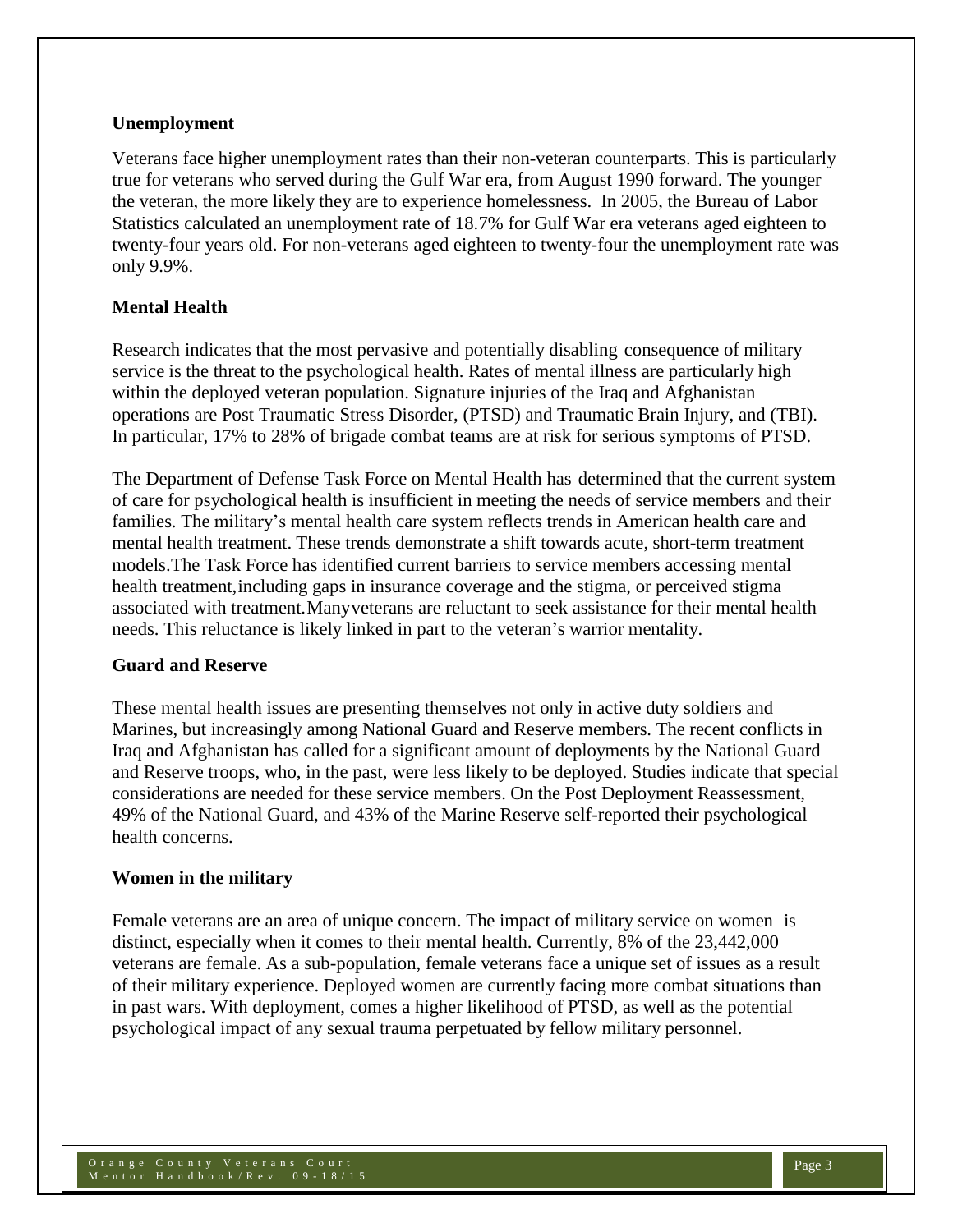### **Co-occurring disorders**

When left untreated, mental health problems can lead to other serious issues, such as substance abuse. Individuals may use drugs and alcohol to self-medicate and alleviate the symptoms of an underlying mental health issue. More than half of the individuals abusing alcohol or other substances are suffering from a mental health disorder.

#### **Background Information on Veterans in the Criminal Justice System**

According to the Bureau of Justice (2004), there were 140,000 veterans incarcerated in State and Federal prison. Of these 140,000, 61% or 85,000 of State inmates and 57% or 79,000 of Federal inmates met the criteria for substance abuse, and there were 18% or 25,400 veterans in both State and Federal prison recognized for suffering from a mental illness.

# **Key Components of Veterans Treatment Courts**

Veterans Treatment Courts operate similarly to drug treatment and mental health courts. Drug treatment courts operate within the guidelines of the Ten Key Components of Drug Court, developed by a commission of drug court practitioners in 1995. Veterans Treatment Courts feature the following 10 key operational standards which are adapted from the Ten Key Components.

Veterans Treatment Courts:

- 1. Integrate alcohol, drug treatment and mental health services with justice system case processing
- 2. Use a non-adversarial approach where prosecution and defense counsel promote public safety while protecting veteran participants' due process rights
- 3. Identify eligible participants early and promptly place them in the Veterans Treatment Court program
- 4. Provide access to a continuum of alcohol, drug, mental health and other related treatment and rehabilitation services
- 5. Monitor abstinence through frequent alcohol and other drug testing
- 6. Respond to veteran participants' compliance through a coordinated strategy
- 7. Maintain essential, ongoing judicial interaction with each veteran
- 8. Measure achievement of program goals and gauge program effectiveness through monitoring and ongoing evaluation
- 9. Continue interdisciplinary education and promote effective Veterans Treatment Court planning, implementation and operations
- 10. Forge partnerships among Veterans Treatment Court, Veterans Administration, public agencies and community-based organizations, generate local support and enhance Veterans Treatment Court's effectiveness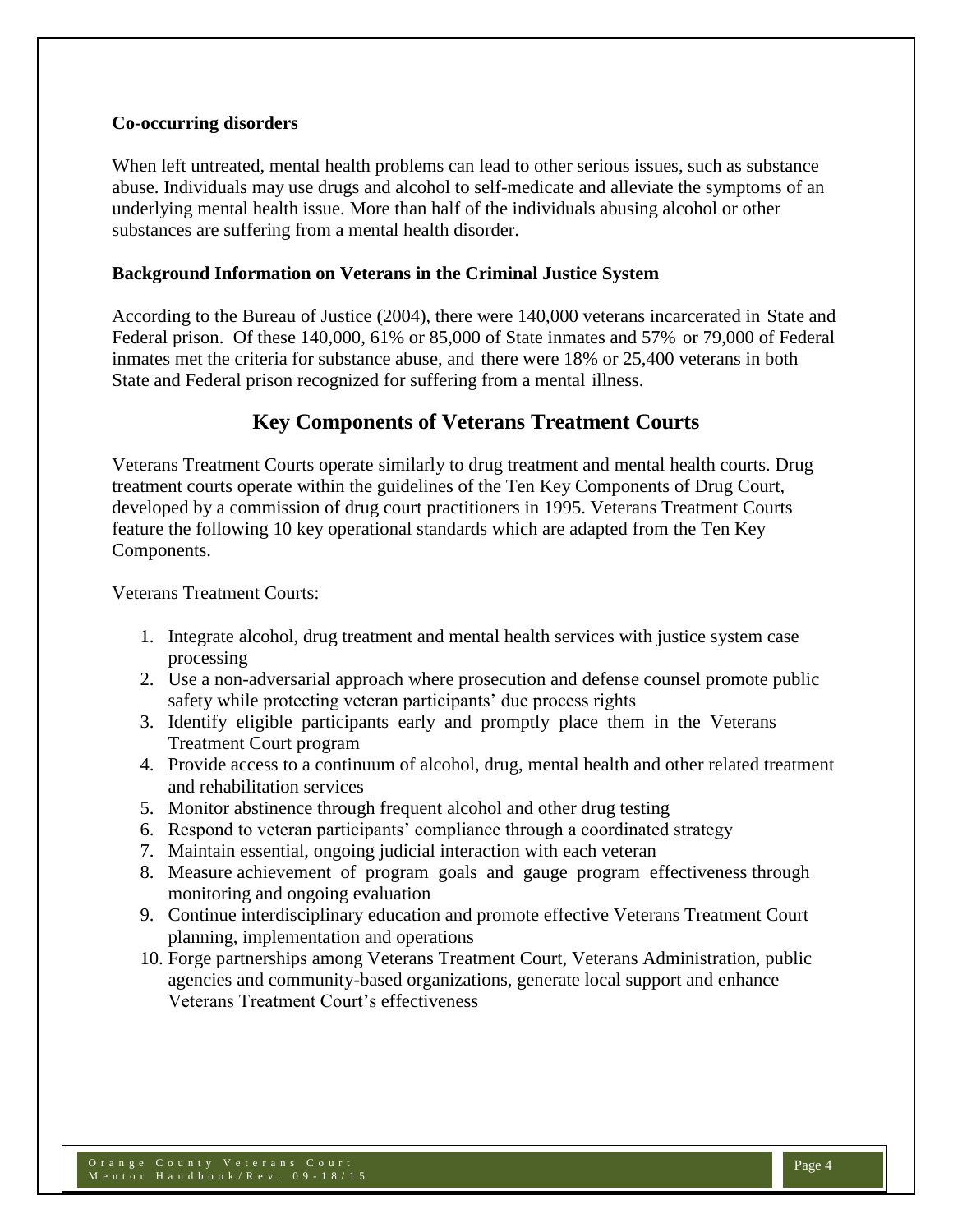# **Mentor Component**

An essential component of the Veterans Court program is the mentor program. This is where veteran mentors act as peer support to veteran participants. Veterans are better served by having a support system that includes fellow veterans who understand combat experience and the different aspects of military service. Mentors participate in a supportive relationship with participants to increase the likelihood that they will remain in treatment, attain and manage sobriety, maintain law-abiding behavior and successfully readjust to civilian life.

The mentor program consists of mentor coordinators and veteran mentors. Their roles, responsibilities, requirements and qualifications are discussed in the following section.

The mission of the Orange County Veterans Court Mentor Program is to ensure that every participating Veteran has a fellow Veteran to act as a mentor, advocate and ally.

#### **Veteran mentors should:**

- 1. Meet with participants (one meeting per week, one of which being face to face and other meetings may be telephonic or other electronic means) to assist in resolving their issues:
	- a. Each meeting should build on the participants' previous conversations
	- b. Meetings should be conducted in person (when and where possible)
	- c. Refer participants to appropriate services
	- d. Facilitate an understanding of courtroom procedures
- 2. Work collaboratively with the other mentors and the mentor coordinator.
- 3. Motivate participants utilizing a strengths-based approach by:
	- a. Provide encouragement to participants by highlighting their strengths, including, talents, skills, and knowledge
	- b. Focusing on what has been successful
	- c. Believing that participants have the potential to learn, grow and change
- 4. Maintain federal confidentiality standards.
- 5. Attend clinical and legal training programs supported or provided by the Veterans Court:
	- a. Mentors should attend an initial training session where topics may include Veterans Court's policies and procedures, mentoring dos and don'ts, psychopharmacology, mental illness, Post-Traumatic Stress Disorder and Traumatic Brain Injury.
- 6. Communicate with their mentor coordinator to resolve any issues regarding time commitments, resistant participants or unmanageable challenges:
	- a. If a mentor fears for the safety of a participant or is concerned about a participant's behavior, the mentor should report any concerns to their mentor coordinator immediately.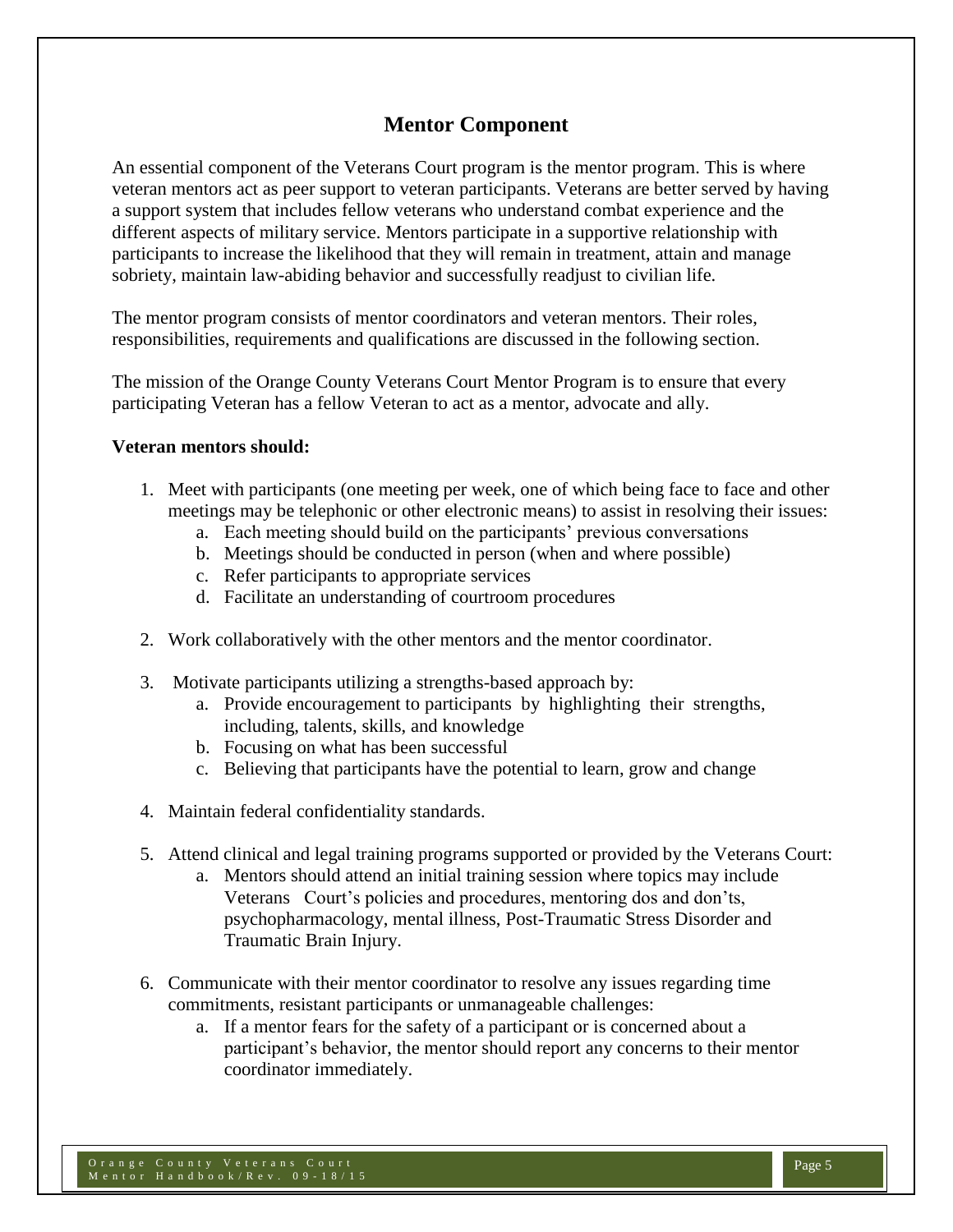- 7. Update the mentor logbook after speaking with a participant.
- 8. Commit to a period working with the veteran through graduation (6 to 18 months).
- 9. Provide a valid military service record (DD214 or DD215) and, submit to background verification.

### **Responsibilities of Veteran Mentors**

The following responsibilities should be carried out by veteran mentors:

- Attend relevant training programs
- Communicate with the mentor coordinator regarding any issues
- Update the mentor logs
- Maintain confidentiality
- Maintain appropriate boundaries with participants
- Be respectful and always speak with a positive tone
- Be respectful of individual differences
- Share personal experience
- Promote and foster "can do" attitude
- Listen
- Be supportive and understanding
- Help motivate veteran to accomplish goals in treatment

While meeting with participants, mentors **must NOT**:

- Make clinical recommendations
- Give legal advice
- Provide psychotherapy
- Utilize a stern approach
- Inappropriately extend the boundaries of their relationship no borrowing or lending of money, no sexual relationships, no drinking or drugs, and no unlawful activities
- Discourage participants from attending VA (no VA bashing).

#### **Requirements and Qualifications for Veteran Mentors**

To become a mentor:

- Complete a mentor application form (attached)
- Provide a valid DD214 or DD215 (honorable discharge is preferred, but not required)
- Submit to a background check
	- o No convictions of a violent felony in the last 5 years (if you are a Veterans Court graduate this does not include the offense for which you were referred to Veterans Court)
	- o No conviction of substance abuse related offense in the last 5 years (if you are a Veterans Court graduate this does not include the offense for which you were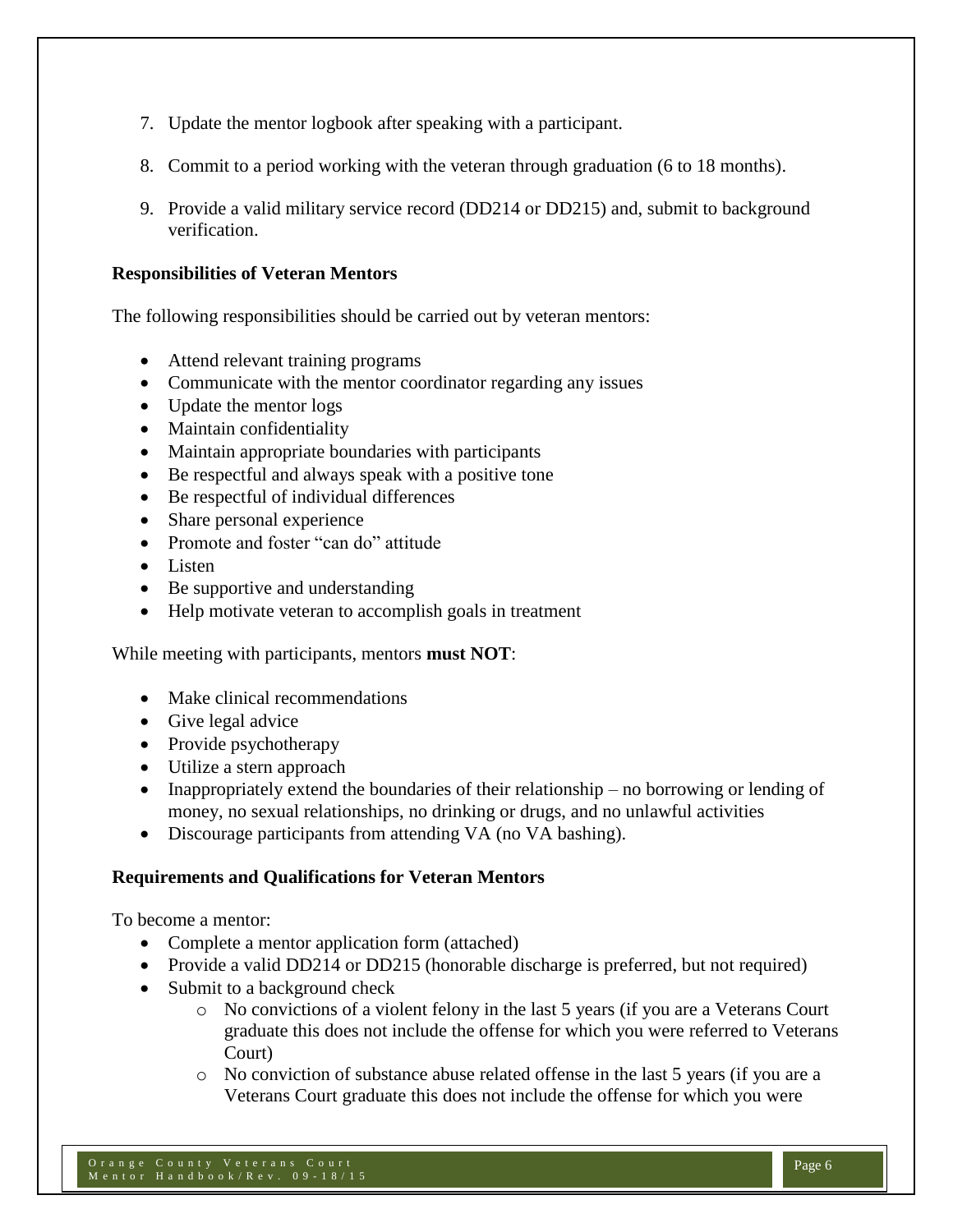referred to Veterans Court)

- o If you are a Veterans Court graduate you must be 12 months post- graduation and have no new offenses, charges, or arrests
- Not be an active employee of the Ninth Judicial Circuit Court, an active member of law enforcement or a member of any other organization that may present a conflict of interest with the mentor program
- Commit to a working with the veteran through graduation (6 to 18 months).

## **Recruitment Policy**

The Veteran Mentor Coordinator assumes the majority of the responsibility for recruiting new mentors. Veteran Mentors are strongly encouraged to refer highly respectable and reputable veterans to the Veteran Mentor Program. Additionally, Veteran's Court Team members and Veteran Mentors are strongly encouraged to attend and host informational sessions and training for perspective mentors.

### **Inquiry Policy**

All inquiries about participating as a Veteran Mentor will be directed to the Veteran Mentor Coordinator. The Veteran Mentor Coordinator will respond to any prospective mentor inquiries within two weeks.

# **Eligibility Policy**

Each Veteran Mentor must meet the eligibility criteria to participate in the program. Extenuating circumstances may be reviewed at the discretion of the Veteran Mentor Coordinator.

### **Knowledge of a Prospective Mentor's Negative History**

Current Veteran Mentors with knowledge of any prospective mentor's history or background that may jeopardize the integrity of the Volunteer Mentor Program, the Court, and the Veteran Participants must communicate their knowledge or concerns to the Volunteer Mentor Coordinator.

### **Screening Policy**

Each prospective Mentor must complete the screening process. The Volunteer Mentor Coordinator is responsible for conducting the screening process. The decision to accept or deny an applicant will be made by the Mentor Coordinator based on the process and criteria set forth in this handbook. Feedback regarding the prospective mentor's denial may or may not be given. The right to withhold or give feedback is solely at the discretion of the Mentor Coordinator.

The Volunteer Mentor Screening procedure will include, but not be limited to:

1. Completing a written application form (including DD214/215)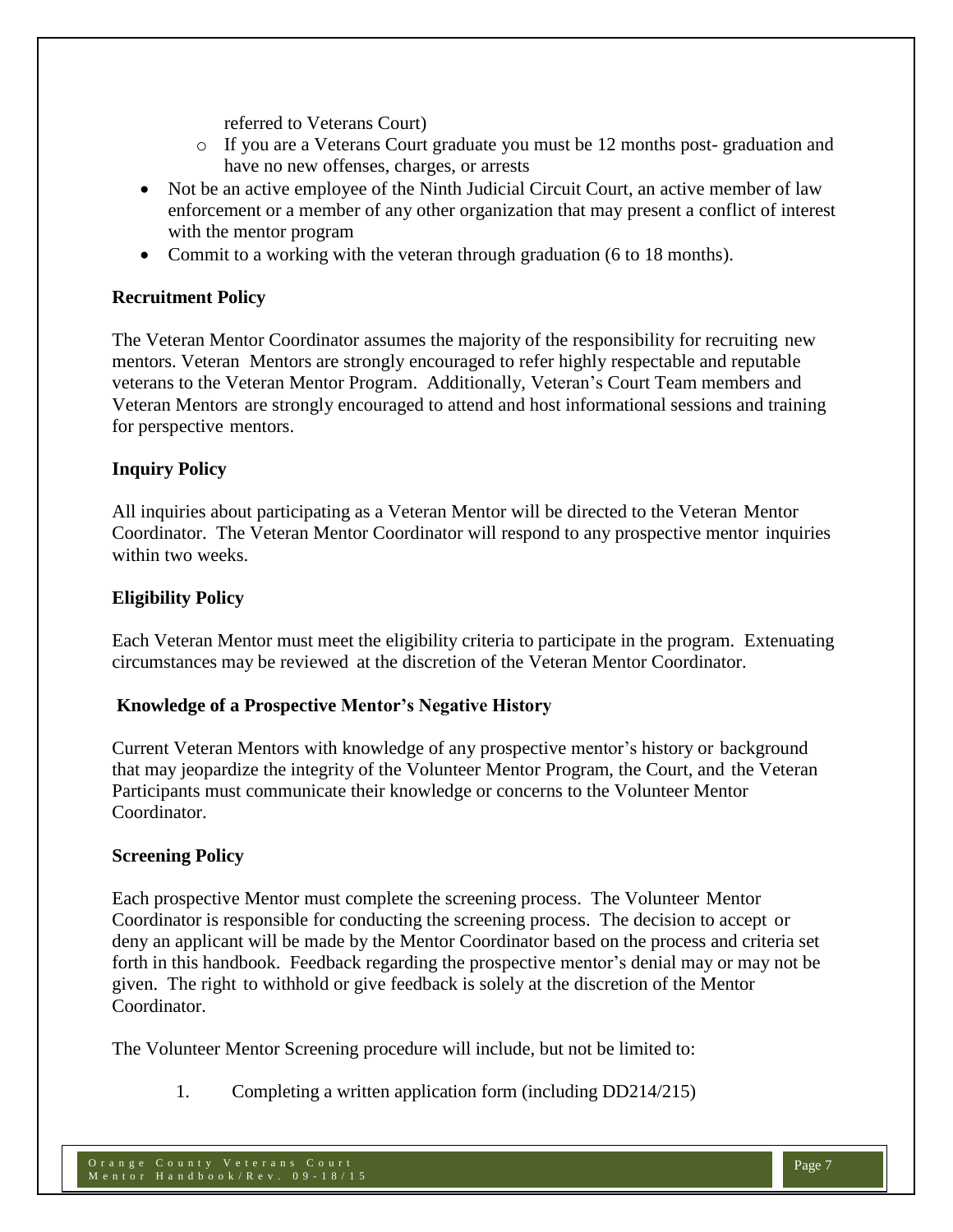- 2. Passing a background check
- 3. Completing a personal interview

## **Training Policy**

All prospective mentors must complete the required initial training or they will not be able to mentor during court proceedings.

Training may include but not be limited to the following (the first wave of mentors may have different training):

- 1. Observe Several Court sessions
- 2. Shadow three mentoring sessions with three different mentors
- 3. Lead three mentoring sessions while being observed
- 4. Complete the observation forms
- 5. Discuss experience leading the mentoring sessions
- 6. Complete individual supervision with the Mentor Coordinator

### **Assignment Policy**

The Volunteer Mentor Coordinator will assign mentors to a veteran participant at each court appearance. As mentors are not always present at each session, the Volunteer Mentor Coordinator will assign any available mentor to the participating veteran. Whenever possible the Volunteer Mentor Coordinator will assign mentors based on the following criteria:

- 1. Previous sessions where a Volunteer Mentor was assigned to a particular Veteran Participant
- 2. Same branch of service, for example, Air Force-to-Air Force, Marine-to-Marine, etc.
- 3. Same war time era, for example, Vietnam to Vietnam and Iraq to Iraq
- 4. Specific skill of a Volunteer Mentor that a Participating Veteran may need
- 5. Similar age/ gender/ ethnicity

Additionally, the Volunteer Mentor Coordinator will also take into consideration the request of the Volunteer Mentor or Veteran Participant. The Volunteer Mentor Coordinator reserves the right to assign a mentor to a Veteran Participant as seen fit.

### **Documentation and Record Keeping Policy**

During Court proceedings, each contact between the mentor and the veteran participant will be documented in the Veteran Mentor Log by the Volunteer Mentor. The Veteran Mentor Log is kept in a binder or notebook and has the name of each veteran participant on each binder and demographic information such as marital status, branch of military, MOS, etc..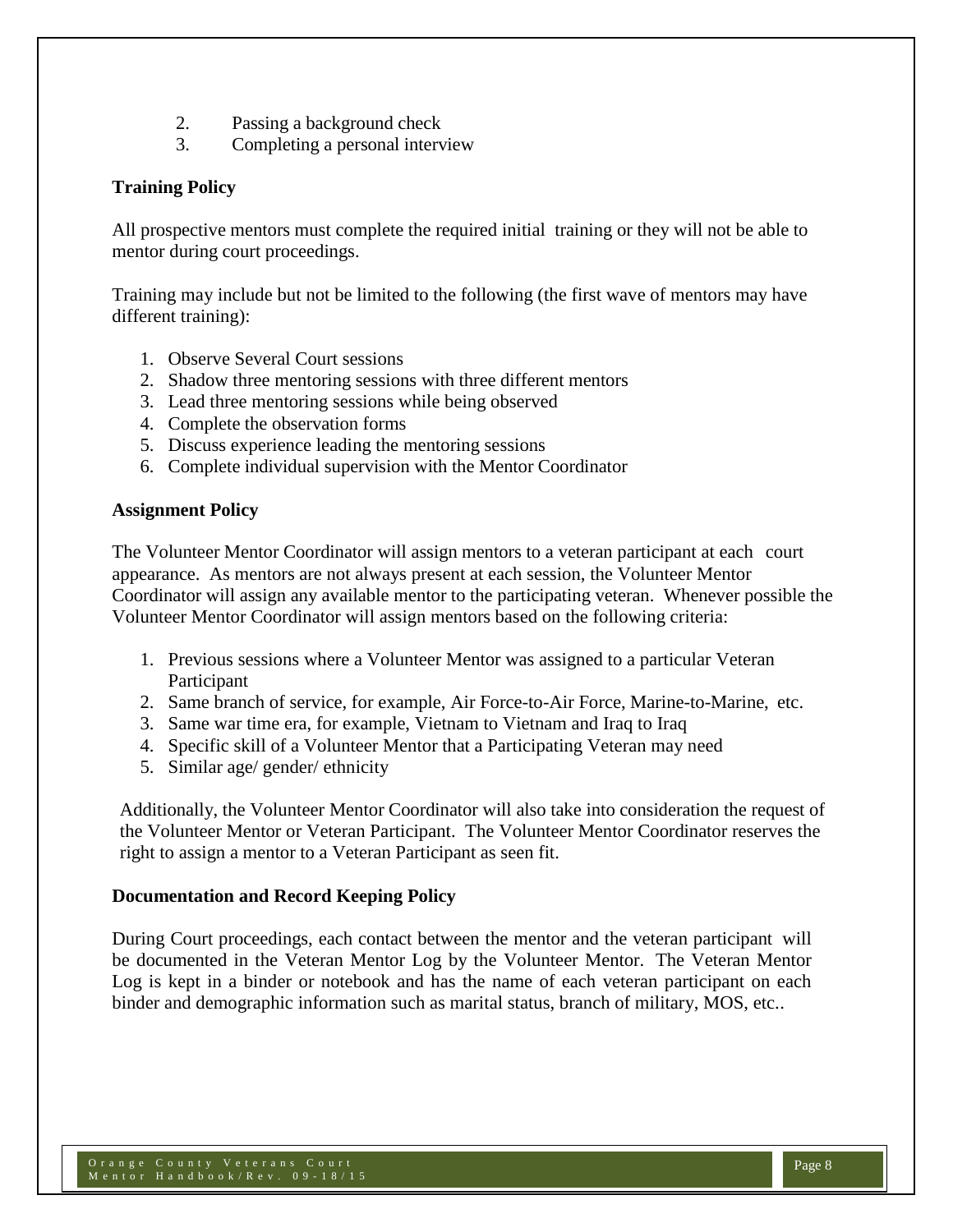#### **The Documentation Process:**

- 1. The Veteran Mentor will take the assigned Veteran Participant's Log with them during any mentoring session
- 2. The Volunteer Mentor will document the mentoring session in the Log
- 3. Documentation of all mentoring sessions is necessary and mandatory
- 4. Volunteer Mentor will not promise any outcome for a Volunteer Participant
- 5. After the mentoring session has been documented, the Volunteer Mentor will put the Log back in the appropriate place
- 6. The Volunteer Mentor Coordinator, Project Director, Court staff, or the Judge will lock the Log in a safe and secure place
- 7. When court is not in session the Log will always be kept in a locked and secured place

### **Confidentiality Policy**

Confidentiality is an essential piece of successful mentoring. Veteran Participants need to know that their testimony and their mentoring session with a mentor is highly secured and confidential. Veteran Mentor training will include a mandatory confidentiality workshop.

### **Unacceptable Behavior Policy**

Unacceptable behaviors will not be tolerated while a Veteran Mentor is participating in the program. Because of the direct impact a mentor has on a Veteran Participant, behaviors that are not aligned with the mission, vision, goals, and values of the Orange County Veterans Court are unacceptable and prohibited during court proceedings and mentoring sessions.

### **Recognition and Awards**

At least once a year all mentors will be recognized for their role Veteran's Court. The Veteran Mentor Coordinator is responsible for planning and implementing recognition activities. Some possible recognition activities include:

- 1. An annual recognition event where mentors are recognized for their length of service to the mentoring program
- 2. An annual picnic utilizing outstanding mentors in the recruitment and training of new mentor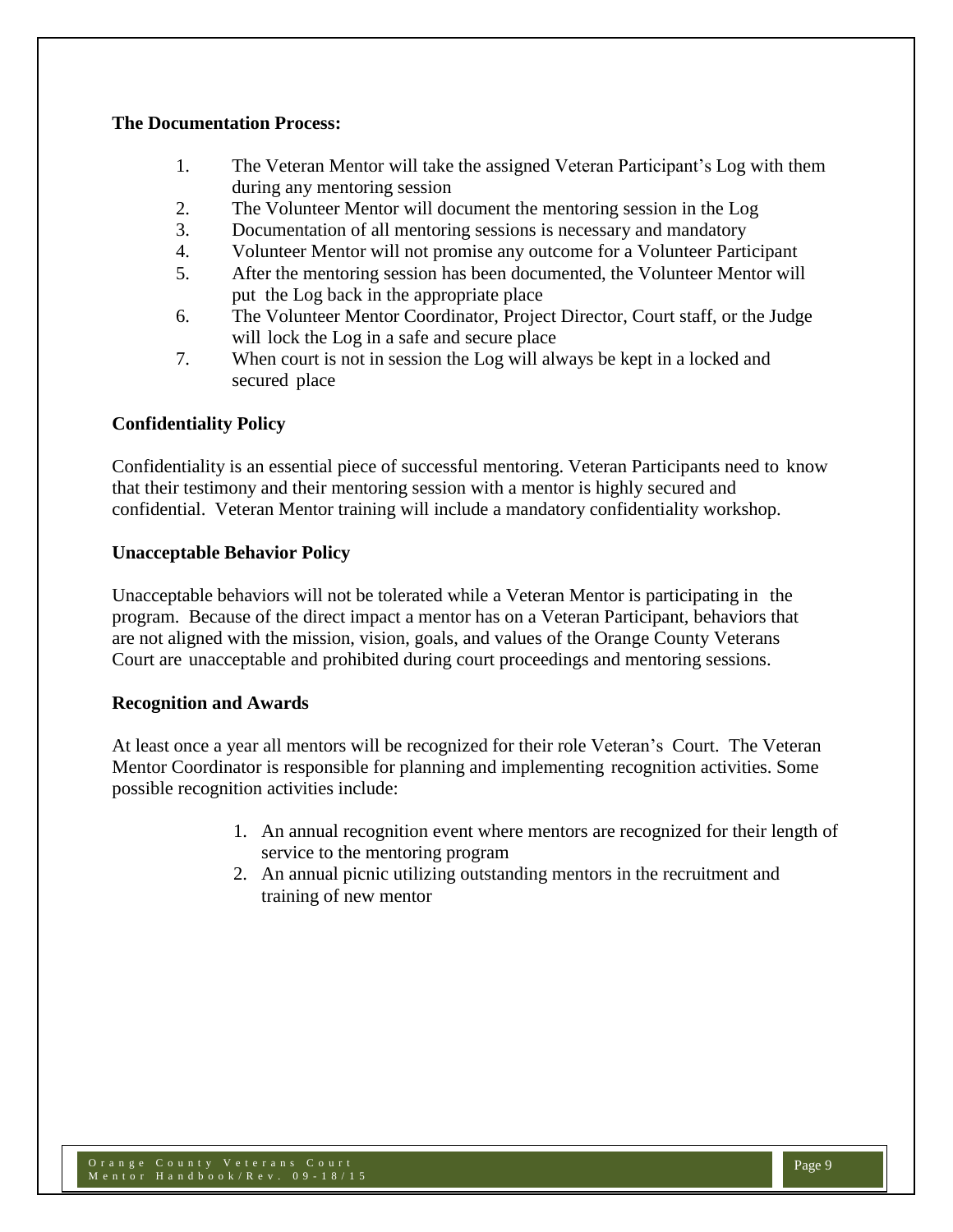| <b>Veterans Court Mentor Application</b>                                              |  |  |  |  |
|---------------------------------------------------------------------------------------|--|--|--|--|
|                                                                                       |  |  |  |  |
|                                                                                       |  |  |  |  |
|                                                                                       |  |  |  |  |
|                                                                                       |  |  |  |  |
|                                                                                       |  |  |  |  |
|                                                                                       |  |  |  |  |
| Rank: Combat/Support of Combat Operation: Yes No                                      |  |  |  |  |
| Disabled: Yes_____ No_____ Type of Discharge: __________________________________      |  |  |  |  |
|                                                                                       |  |  |  |  |
| Number of Deployments: ______ Area of Deployment(s): ____________________________     |  |  |  |  |
|                                                                                       |  |  |  |  |
|                                                                                       |  |  |  |  |
|                                                                                       |  |  |  |  |
|                                                                                       |  |  |  |  |
| Post Service Employer:<br><u>Position:</u> Position:                                  |  |  |  |  |
| Do you speak a language other than English? Yes____ No____<br>If yes, list languages: |  |  |  |  |
| Have you previously served as a mentor? Yes____ No____                                |  |  |  |  |
| Are you willing to submit to a background investigation? Yes_____ No____              |  |  |  |  |

O r a n g e C o u n t y V e t e r a n s C o u r t M e n t o r H a n d b o o k / R e v . 0 9 - 1 8 / 1 5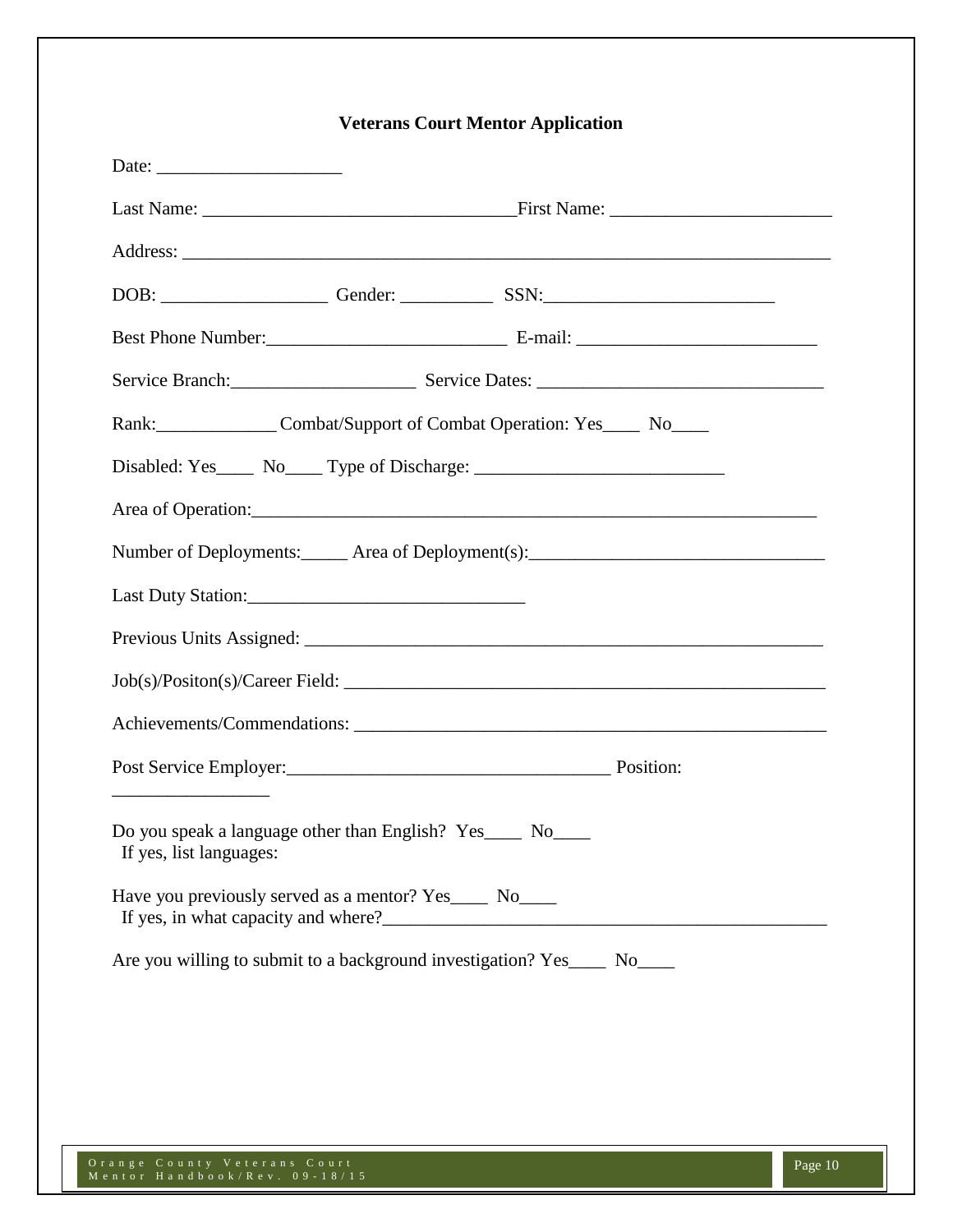How did you learn about the Mentor Program?

What does being a mentor mean to you?

What skills and experiences do you bring to the mentoring program that will be helpful to the veterans in the program and the other mentor?

What are you hoping to take away from volunteering with the Veterans Court mentoring program?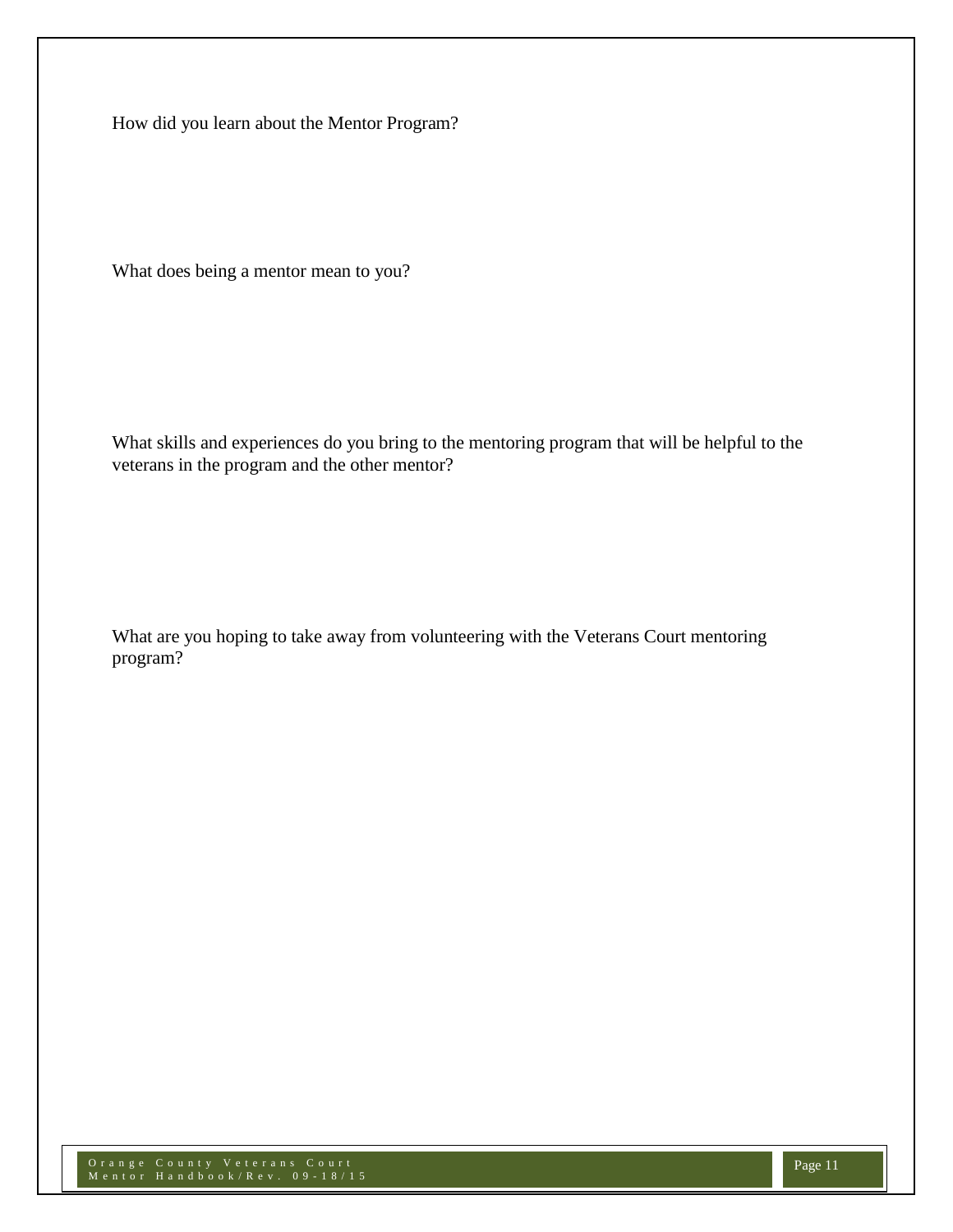# Mentor Agreement

I, the same is a structure of the branches of the branches of the branches of the branches of the branches of the branches of the structure of the branches of the structure of the branches of the structure of the structure United States Armed Forces, including the Army, Marine Corps, Navy, Air Force, Coast Guard, or their corresponding Reserve components.

In order to be a mentor in the Orange County Veterans Court, I agree:

1. To adhere to all of the Orange County Veterans Court policies and procedures.

2. To commit to participation until the Veteran graduates.

3. To complete the required initial training as specified by the Court.

4. To participate in any additional training as specified by the Orange County Veterans Court.

5. To visit with the participant for at least once a week, with one session being face to face.

6. Not to engage in any drug use, alcohol use, sexual activities, or any other unlawful activities with the court participants.

7. To notify the Veterans Mentor Coordinator or the Judge if the participant becomes suicidal or wants to harm others.

\_\_\_\_\_\_\_\_\_\_\_\_\_\_\_\_\_\_\_\_\_\_\_\_\_\_\_\_\_\_\_\_ \_\_\_\_\_\_\_\_\_\_\_\_\_\_\_\_\_\_\_\_\_\_\_\_\_

Signature Date